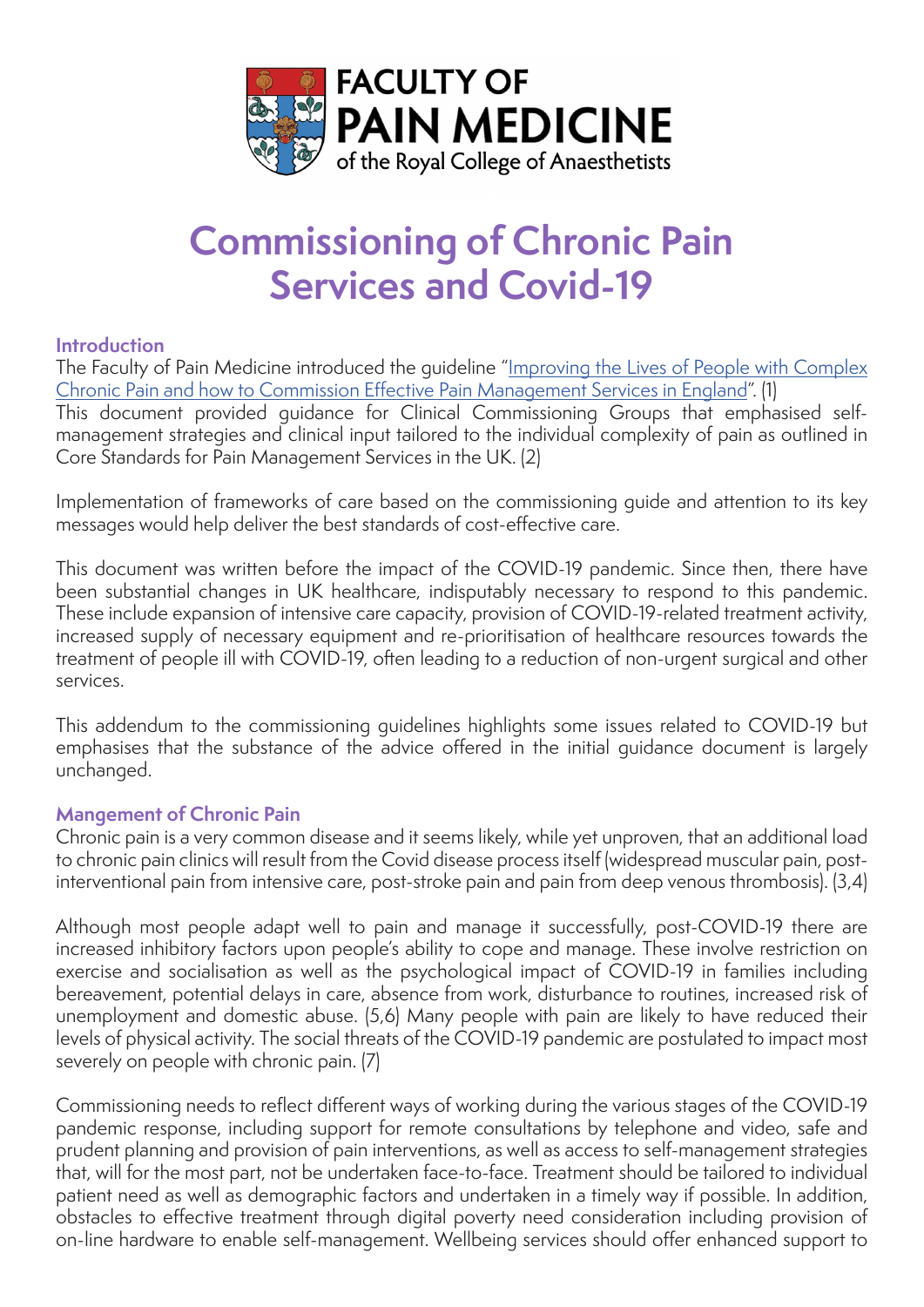isolated people social including consideration of social prescribing link workers and wellbeing services. (8,9,10)

The impact of COVID-19 varies across different socioeconomic and ethnic groups. Adverse outcomes from COVID-19 are also more likely to occur in individuals that have other associated medical conditions which is greater in the chronic pain group. It is likely that the overall outcomes from COVID-19 will be worse in people with chronic pain and commissioning should reflect these issues.

### **Patients with chronic pain conditions**

An integrated multidisciplinary approach must be provided for people with complex pain who are at more risk of poor outcome. Given that early biopsychosocial intervention in the lower risk groups may be associated with better outcome, it is likely that COVID-19 will adversely affect access to treatment people with chronic pain.

Throughout the COVID-19 crisis, measures should be put in place to enable these people to continue to be identified and treated early as far as possible. Reliable access to specialist secondary care support is required for the more severely affected patients. GPs require rapid access to advice on management and medications through e-referral advice. (11,12) Referrers should make best use of community services to support patients before referral. This may include local innovation of community services (eg 13) Guidance for prioritisation should be transparent with established care pathways with appropriate waiting times.

It is clear that the significant impact of the pandemic on General Practice provision will inevitably have a knock-on effect on the care of people with pain as a whole e.g. through reduced identification of highrisk individuals, impaired early intervention, and late diagnosis. Commissioning for pain management must aim at limiting this impact and reflect optimal ways of working. This may include systems changes such as rapid on-line advice, e-referrals for support and changes in medicine management.

#### **Specialist Pain Management Services**

A requirement for onward referral to secondary care pain services is that no underlying cause can be identified to treat a person with pain on a condition specific basis. The interference from COVID-19, leading to disrupted or delayed access to investigation and subsequent diagnosis will impede this process of forward referral to specialist pain services. Despite complex issues, referral to specialist pain services should continue. There is no evidence that suspension of referrals is beneficial. With the reprioritisation of pain specialists to other duties including intensive care, Trusts must have active mechanisms to preserve pain services as chronic pain may be at the lower end of reopening priorities compared with other more acute services. Grading and prioiritisation of referrals is even more important and triage with cancer pain being most urgent (1).

#### **Summary**

This addendum to the initial commissioning document highlights some of the key challenges that exist with the commissioning and the provision of care for people with pain in the COVID-19 pandemic and signposts some of the themes that need to be considered in commissioning processes during the COVID-19 pandemic. This addendum should be considered alongside the primary commissioning document and other FPM pain documents on the COVID-19 pandemic. It is inevitable that many of the solutions to problems highlighted will inevitably involve effective local commissioning and successful implementation of frameworks of care, retaining individualised treatment and not a one size fits all prescription.